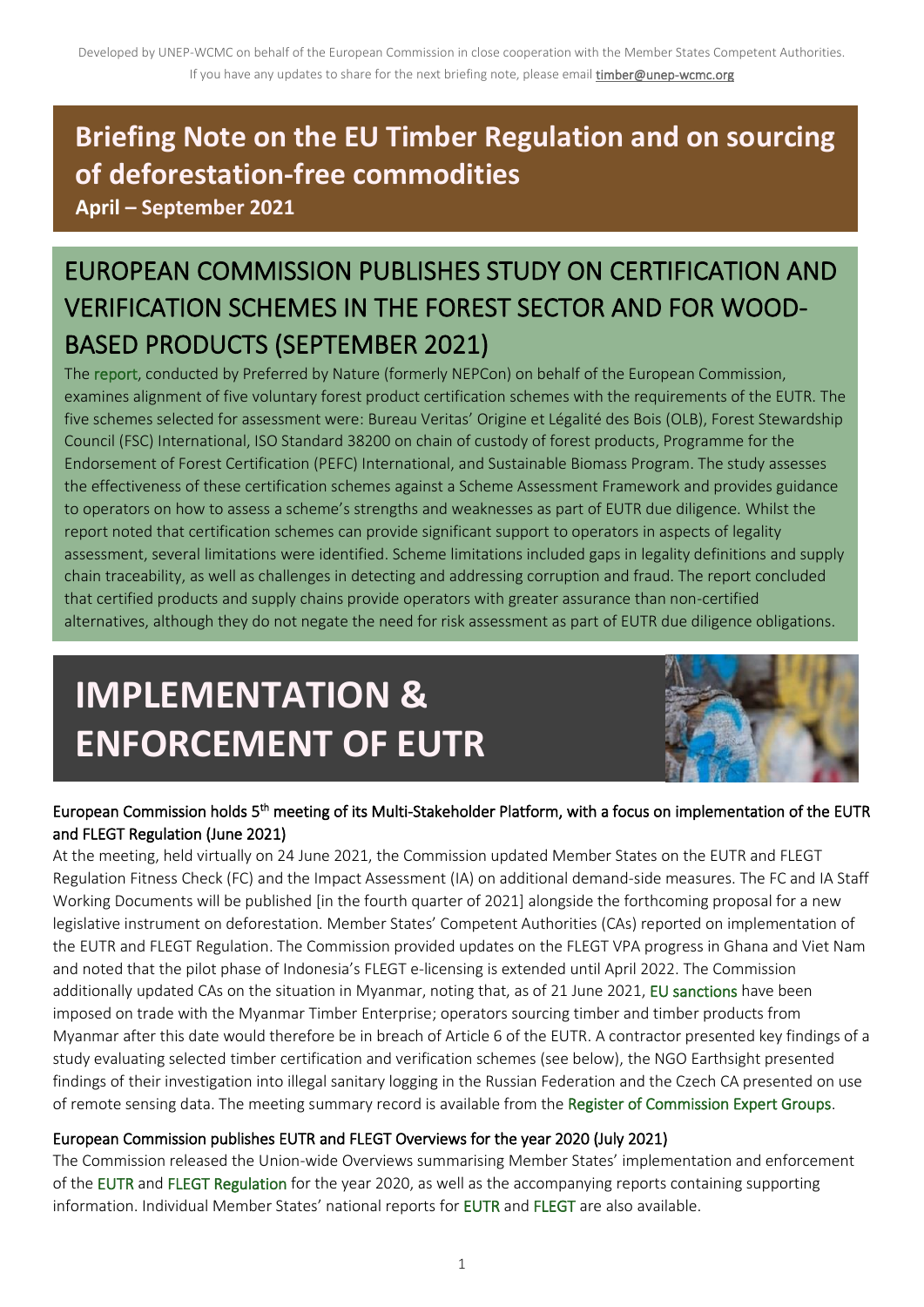### Italian CA provides updates on actions taken to enforce the EUTR (September 2021)

Following the February 2021 coup d'état in Myanmar, the Italian EUTR enforcement authority, Carabinieri forestali, instructed CITES Carabinieri Units to proceed with checks on teak *(Tectona grandis*) imports from Myanmar. In May 2021, the Italian CA resumed their EUTR information campaign and alerted all Italian operators who had imported from Myanmar in previous years to the situation in the country (including sending a letter to 61 operators identified through customs data). In August 2021, a second alert was sent informing operators of EU sanctions and in September 2021, the Italian CA launched their annual campaign to control imports from Myanmar, informed by import data from the first half of 2021. The Italian CA collaborated with the Swedish CA to seize an incoming shipment of teak from Myanmar, bound for Italy via Rotterdam; an investigation is ongoing. The CA notes that Carabinieri forestali is involved in operational action within Europol-EMPACT, focussing on illegal timber trade from Myanmar, Indonesia, the Russia Federation and Brazil. In May 2021, a Decree establishing the National Register of EUTR operators was published.

### Swedish CA provides updates on actions taken to enforce the EUTR (September 2021)

In September 2021, the Swedish Administrative Court sent a decision concerning an import of teak from Myanmar by the operator Kärnsund Wood Link. The court ruled that the company was not in breach of the EUTR (despite the EUTR conclusion on Myanmar). The CA intends to appeal the court's decision. In a national newspaper article, the company claimed to have ceased importing following the decision of the Swedish CA. The CA additionally reported inspecting 17 operators and one trader between April and September 2021. A prohibition decision was also made for a container of 56 tons of *Afzelia* (African Mahogany / Doussié) wood from Zambia that was intercepted at the harbour thanks to cooperation with the Swedish customs office. The prohibition was later revoked after the operator put a DDS and risk mitigation measures in place.

### Dutch CA provides updates on actions taken to enforce the EUTR (September 2021)

The Dutch CA reported that, on 4 August 2021, the Council of State of the Netherlands ruled to uphold penalties imposed on two operators found in breach of the EUTR for importing teak from Myanmar. One of the operators, Royal Boogaerdt Timber, was the subject of a substantiated concern raised with the Dutch CA by EIA following an investigation by the NGO in 2016. Both operators are now required to pay fines of EUR 20 000 per cubic metre of teak imported. The CA additionally reported the seizure of 820 cubic metres of Azobé hardwood, imported in breach of the EUTR, at Port of Antwerp on 21 June 2021. The seizure was the result of an investigation into a Dutch operator, conducted by the Dutch Food and Consumer Product Safety Authority in collaboration with Dutch and Belgian police and customs authorities. Authorities asserted that the operator could not demonstrate the timber had been legally harvested.

### Portuguese CA provides updates on actions taken to enforce the EUTR (September 2021)

Between April and September 2021, the Portuguese CA conducted 24 inspections on domestic operators, importing operators and traders, encompassing 30 transactions. Two court cases took place over this period, both relating to lack of DDS. For one case, regarding an import from the Russian Federation, the court ruled that the EUTR had been violated but applied an 'admonition penalty/public reprimand' as the operator had no criminal background. The other case, regarding an import from Brazil, is still awaiting a court verdict. The CA noted that its legal experts were working on four other cases relating to lack of DDS (infringement of administrative procedures), including imports from Angola and Brazil and refusal by an operator to cooperate with the inspecting authority.

### WWF files complaints against two Member States regarding EUTR implementation (June 2021)

WWF alleges that EUTR enforcement in Austria and Germany is insufficient, with infringement penalties that are not proportional to timber product value. Two complaints were submitted to the European Commission by WWF Austria and WWF Germany, calling for the initiation of infringement proceedings.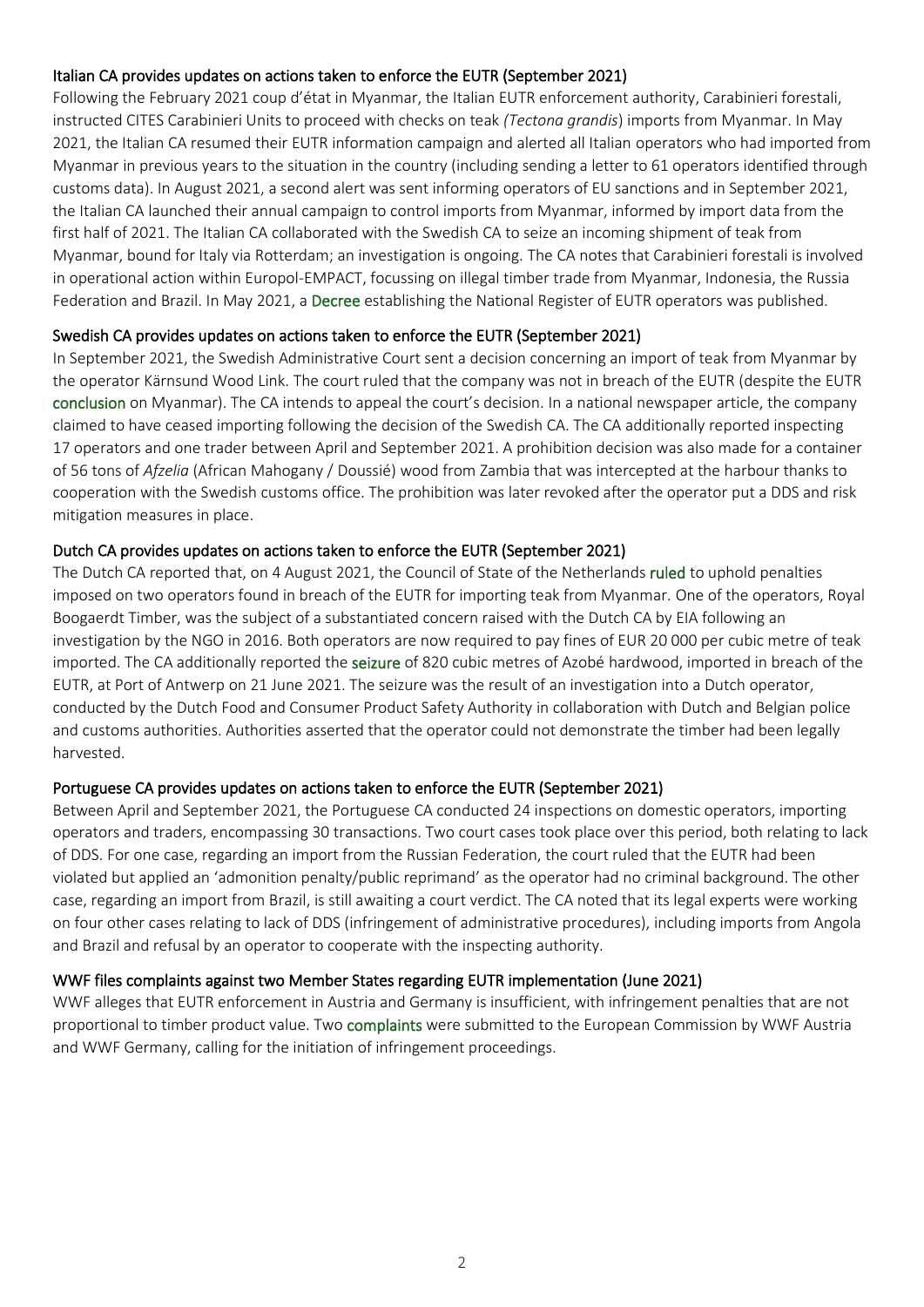# **ILLEGAL LOGGING & TRADE**



# EIA publishes findings of investigation into continued EU imports of teak from Myanmar (September 2021)

The Environmental Investigation Agency's (EIA) 18-month investigation into timber trade from Myanmar presents evidence of continued imports of teak into Italy, despite the EUTR conclusion on non-negligible risk. EIA's investigation found that 27 Italian operators had continued to import teak from Myanmar in 2020 and 2021. Using trade data obtained from the Italian Ministry of Agriculture, Food and Forestry Policies, EIA identified 618 shipments of teak from Myanmar imported by Italy 2018-2020, valued at more than EUR 60 million, with at least 60 shipments transiting to other EU Member States. Following the military coup of February 2021 in Myanmar, trade data shows that timber from Myanmar was imported into Italy and other Member States between March and May 2021. Despite EU sanctions against Myanmar's timber sector issued in June 2021, EIA is concerned that imports into the EU will continue. Three companies that bought auctioned timber from the Myanmar Timber Enterprise in May 2021 are known to have previously exported to Italy from Myanmar. It is unclear whether there is evidence of EU imports having taken place since the EU sanctions in June.

# German operator sentenced for imports of teak from Myanmar in breach of EUTR (May 2021)

WWF reports that in May 2021, employees of the operator WOB Timber GmbH were sentenced by Hamburg District Court for illegally importing teak from Myanmar, in breach of the EUTR. Imports took place on 31 occasions over the period 2008-2011. The company was found to have imported the teak, valued at EUR 3.3 million, into Germany via Taiwan and other countries in an attempt to falsely declare that the timber did not originate from Myanmar. The managing director of the company was fined EUR 200 000 and received a 21-month suspended prison sentence.

# Earthsight investigation reveals wood sourced from illegal logging in Siberia linked to children's furniture (July 2021)

Earthsight's year-long investigation into illegal use of sanitary logging in protected forests of Russian Siberia focused on a group of companies owned, managed or closely connected to one of the Russian Federation's wealthiest politicians. Using court judgements, official records, field surveys and remote-sensing data, the investigation documents the systematic flouting of numerous forestry and environmental laws, with these companies estimated to have illegally harvested 2.16 million cubic metres of wood from protected forests between January 2011 and August 2020. This pine, certified by the Forest Stewardship Council (FSC), entered supply chains heading to major consumer markets across the EU and the US, including being linked to a children's furniture range sold by Ikea.

### WWF calls on companies to stop sourcing timber from salvage logging in the Russian Federation (June 2021)

WWF has issued a statement urging companies to stop sourcing wood from salvage and sanitary logging in Russian forests, until such time as the risk of illegality from this practice has been minimised through strengthened verification procedures and increased field audits. Such logging involves the permitted harvest of dead, damaged or diseased trees to prevent spread of disease in forests. However, WWF notes that the practice has been frequently misused in the Russian Federation to mask illegal logging of healthy trees.

### EIA investigation reveals EU imports of illegally sourced Solomon Islands plywood (June 2021)

EIA's seven-year investigation finds that tropical-faced plywood supplied to EU operators by a Chinese company is at high risk of containing illegally logged pencil cedar (*Palaquium* spp.) from the Solomon Islands or Papua New Guinea. EIA reports that Jiangsu High Hope Arser Co. Ltd. (or 'Arser') fraudulently claimed that all of the pencil cedar used to manufacture the veneer facings of its plywood originated from an FSC certified concession in the Kolombangara Forest, Solomon Islands. However, the volume of plywood supplied by the company to EU operators in Belgium, the Netherlands and the United Kingdom 2016-2018 was ~20 times higher than the concession's maximum possible yield. EIA estimates that some 95% of EU plywood imports from the company during these years contained pencil cedar illegally sourced outside of concessions, fraudulently labelled with the FSC logo, and at high risk of breaching the EUTR. In 2019 and 2020, EIA filed substantiated concerns with CAs regarding the import of plywood to several EU companies,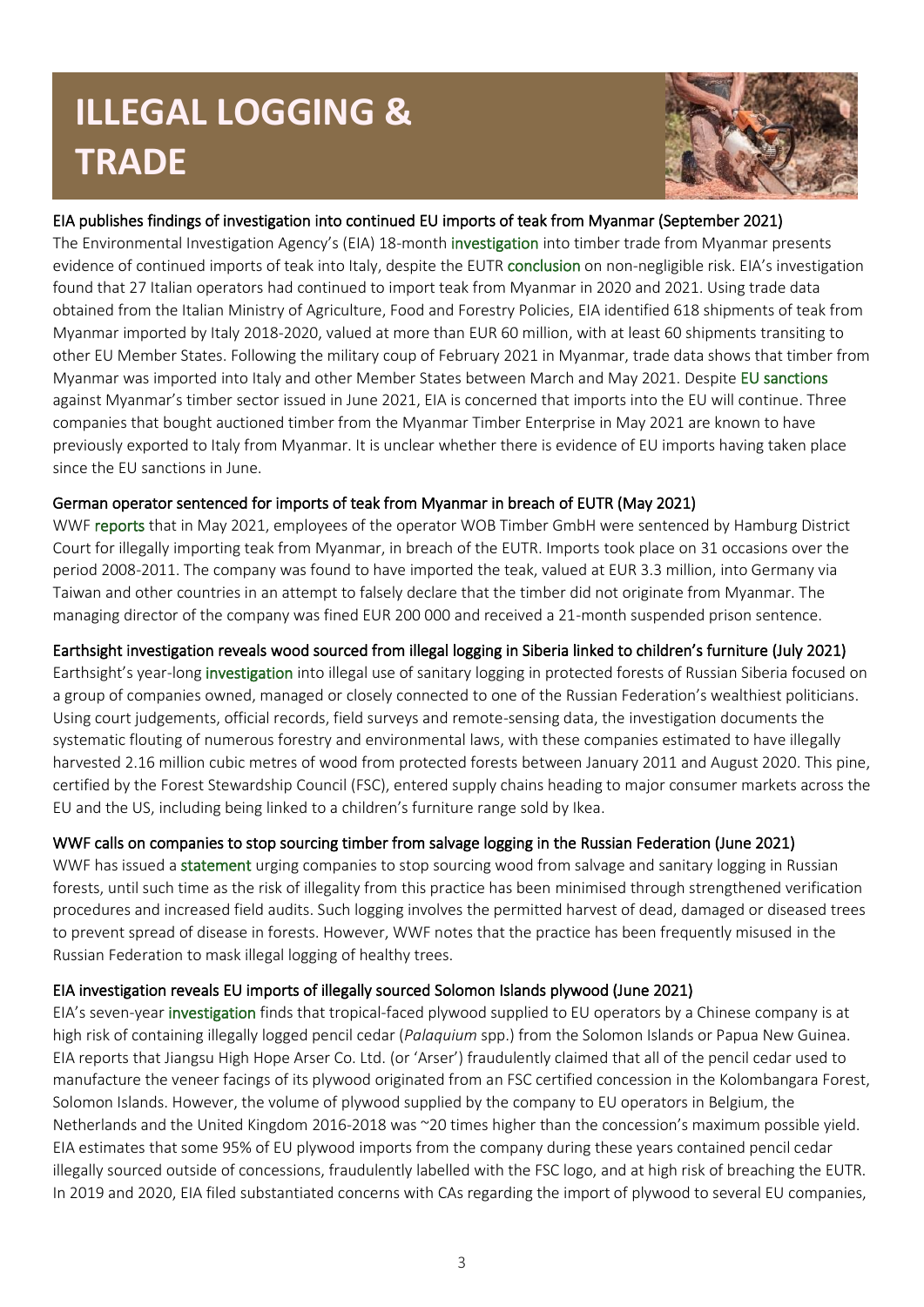two of which were subsequently found to have breached EUTR. On 4 January 2021, FSC stated that it had terminated or suspended certificates for multiple plywood traders, including Arser.

# EPPA publishes summary of illegal logging and timber trade flows in Turkey and Western Balkans (August 2021)

The study, conducted by the EU Environment Partnership Programme for Accession (EPPA), provides analysis of the current state of play and challenges experienced in Albania, Bosnia and Herzegovina, Kosovo, Montenegro, North Macedonia, Serbia and Turkey. The study includes focus on EUTR implementation challenges for exported timber, and highlights the main legality risks in the region, including logging without permission or in prohibited areas, false declaration of volumes, species, value and origin of wood, and obtaining permits through bribery. The study provides broad recommendations for combatting illegal trade, including strengthening legal and institutional frameworks.

### Forest Trends publishes briefing on Viet Nam's imports of high-risk timber (July 2021)

The briefing analyses imports of logs and sawn wood from countries designated 'high risk' by Viet Nam's Ministry of Agriculture and Rural Development, based on national customs data for 2020. The authors estimate that ~34% of Viet Nam's total imports of logs and sawn wood in that year were 'high risk' timber, including from Cameroon, Papua New Guinea and Lao PDR. Under the FLEGT VPA process between Viet Nam and the EU, the country is working towards excluding illegal timber from its supply chains. This report follows an earlier investigation by the Office of the United States Trade Representative, launched in October 2020, into alleged imports of illegally harvested timber by Viet Nam.

### EIA reports return of containers of illegally harvested timber to Mozambique (May 2021)

EIA reports that a 5-month investigation into the disappearance of containers of illegal logs from custody at the port of Pemba, Mozambique, resulted in return of 66 out of 82 containers from a cargo ship bound for China. The logs were harvested in violation of the country's 2017 logging ban; after seizure, they were removed from detention and illegally exported. Mozambique authorities worked with shipping companies to arrange return of the smuggled containers from international waters. EIA states that the case highlights gaps in international shipping companies' transparency and screening procedures.

# **COMMODITY-DRIVEN DEFORESTATION**



# WWF report analyses the impact of EU consumption on tropical deforestation (April 2021)

The report aims to support progress towards reducing the EU's imported deforestation and land use footprint. Between 2005 and 2017, EU imports caused 3.5 million hectares of deforestation<sup>1</sup>. Palm oil, soy and beef sourced from South America and Southeast Asia were the commodities traded with the largest embedded tropical deforestation. In 2017, the EU was the second largest importer of tropical deforestation, with most deforestation imported from Indonesia (39%) and Brazil (25%). WWF's earlier Deforestation Fronts report identified clear links between EU consumption, particularly of soy and beef, and several active deforestation hotspots. Using data from Trase, WWF present a regional analysis of South America, highlighting the biomes with greatest EU-driven deforestation.

### Forest Trends publishes updated analysis of illegal commodity-driven deforestation in the tropics (May 2021)

The analysis estimates that at least 69% of land conversion in the tropics over the period 2013-2019 was conducted in violation of national laws and regulations, of which 60% was driven by commercial agriculture (amounting to an average of 4.5 million ha per year). Illegal deforestation was found to be pervasive in the expansions of croplands for soy, cocoa, cattle and palm oil.

### Technical brief and case studies on cocoa traceability in West and Central Africa (April 2021)

The brief, produced by C-Lever.org for IDH and the German Initiative on Sustainable Cocoa (GISCO), gives an overview of cocoa supply chain traceability in Cameroon, Côte d'Ivoire and Ghana, as well as recommendations for improvements. Four case studies examine the traceability systems of different actors within the cocoa supply chain.

<sup>1</sup> Data used in this report concerning EU imports 2005-2017 includes the United Kingdom and is based on Pendrill *et al*. (2020).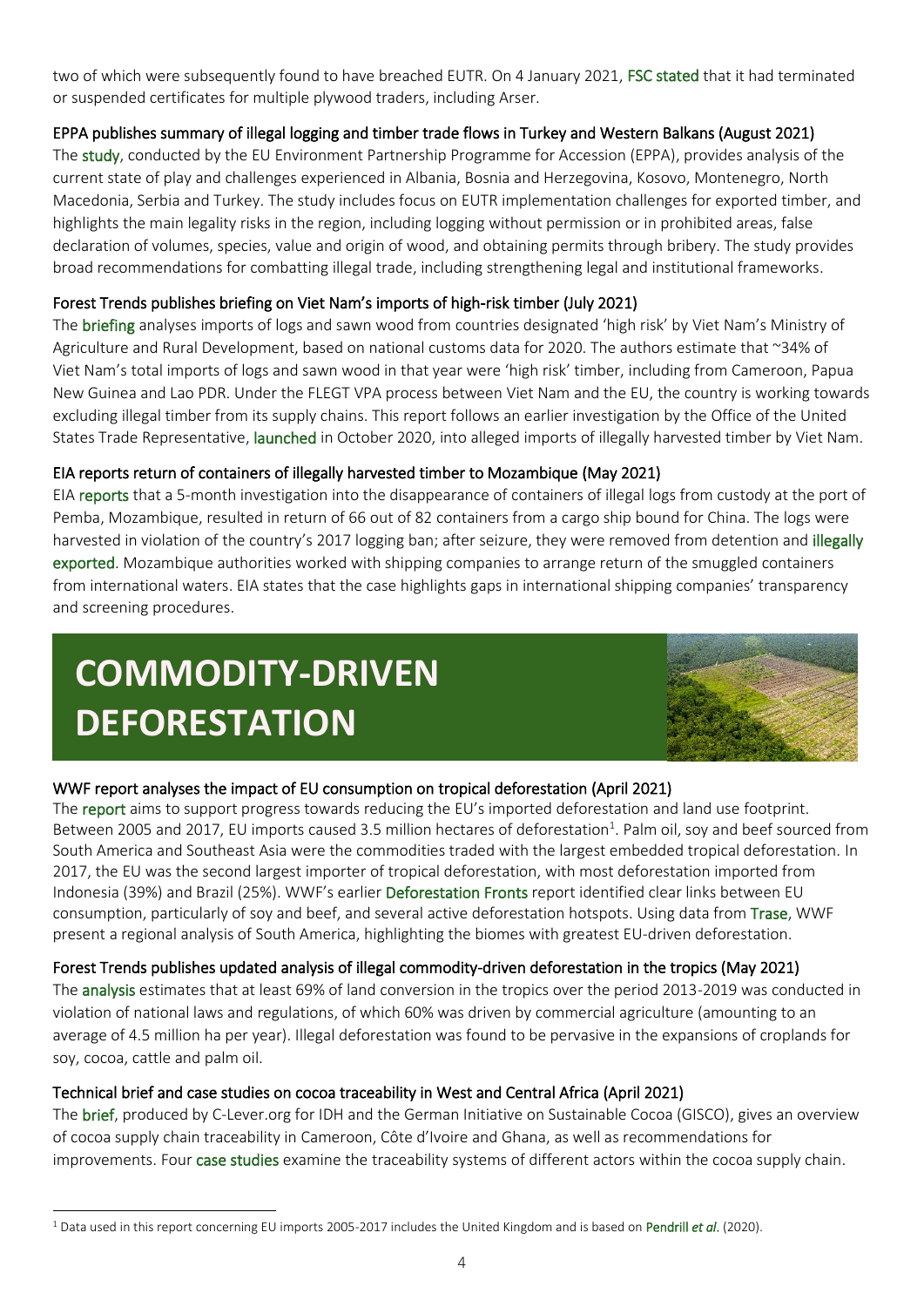# Multiple reports of infringements by palm oil companies in Indonesia (April – August 2021)

A report released by Forest People's Programme (FPP) presents case studies of 10 oil palm producers and processors in Indonesia, demonstrating widespread social and environmental violations, with downstream companies continuing to invest in and source from them. The Rainforest Action Network reported on deforestation within Sumatran orangutan habitat, with a major palm oil company caught sourcing from a mill and producer associated with destruction of Indonesia's Leuser Ecosystem. A report by Greenpeace highlighted illegal land clearance for plantations in violation of a deforestation moratorium in Papua Province. Mongabay reports that the government of West Papua province revoked permits from 12 palm oil concession holders, following a review. The certification body FSC reportedly rescinded the membership of the palm oil giant Korindo Group, due to environmental damage caused by the company's palm oil plantations in Papua.

# Norwegian company halts use of Brazilian deforestation-linked soy (May – July 2021)

A Norwegian poultry producer is reported to have eliminated Brazilian soy protein (used in livestock feed) from its supply chain to lower the risk of imported deforestation linked to soy production in the Amazon. Earlier this year, an analysis by Rainforest Foundation Norway noted similar risk in the Norwegian salmon industry.

# **LEGISLATION & POLICY**



# G7 leaders commit to tackle deforestation, biodiversity loss and illegal trade in wildlife (June 2021)

Leaders of the G7 member states (Canada, France, Germany, Italy, Japan, United Kingdom and United States), EU representatives and guest nations attended the G7 Summit, 11-13 June 2021 in Cornwall, UK. Leaders committed to a Nature Compact to halt and reverse biodiversity loss by 2030, including working to promote sustainable supply chains to 'decouple' agriculture from deforestation, forest degradation and illegal logging.

# United States plans legislation to reduce market access for illegal agro-conversion commodities (March 2021)

In a statement to the press on 3 March 2021, US Senator Brian Schatz announced plans for a draft bill that aims to restrict imports of certain agricultural commodities produced on illegally deforested land. The bill is intended to increase transparency in supply chains of imported agricultural commodities by introducing requirements for operator due diligence, preferentially promoting ethically sourced products, and empowering US courts to prosecute operators found to be laundering imported forest products that originate from illegally cleared land.

# California Deforestation-Free Procurement Act (Bill AB 416) passes State Legislature (September 2021)

Bill AB 416, which aims to reduce the State's imported deforestation and emissions footprint, was reported to have successfully passed in the California State Legislature on 9 September 2021. Under the Bill, all contractors entering into, extending or renewing procurement contracts for forest-risk commodities after 1 January 2024 with the State of California would be required to demonstrate that they have a publicly-available 'No Deforestation, No Peat, No Exploitation' policy in place. If the Bill is signed by California's Governor, the State will become the first in the US to implement such legislation.

# **OTHER NEWS, RESOURCES & PUBLICATIONS**



# NGOs publish briefing on European Commission's legislative proposal to reduce imported deforestation (April 2021) The briefing, released jointly by ClientEarth, Conservation International, EIA, Fern, Global Witness, Greenpeace, WCS and WWF, puts forward recommendations for the Commission's forthcoming legislative proposal on forest commodities.